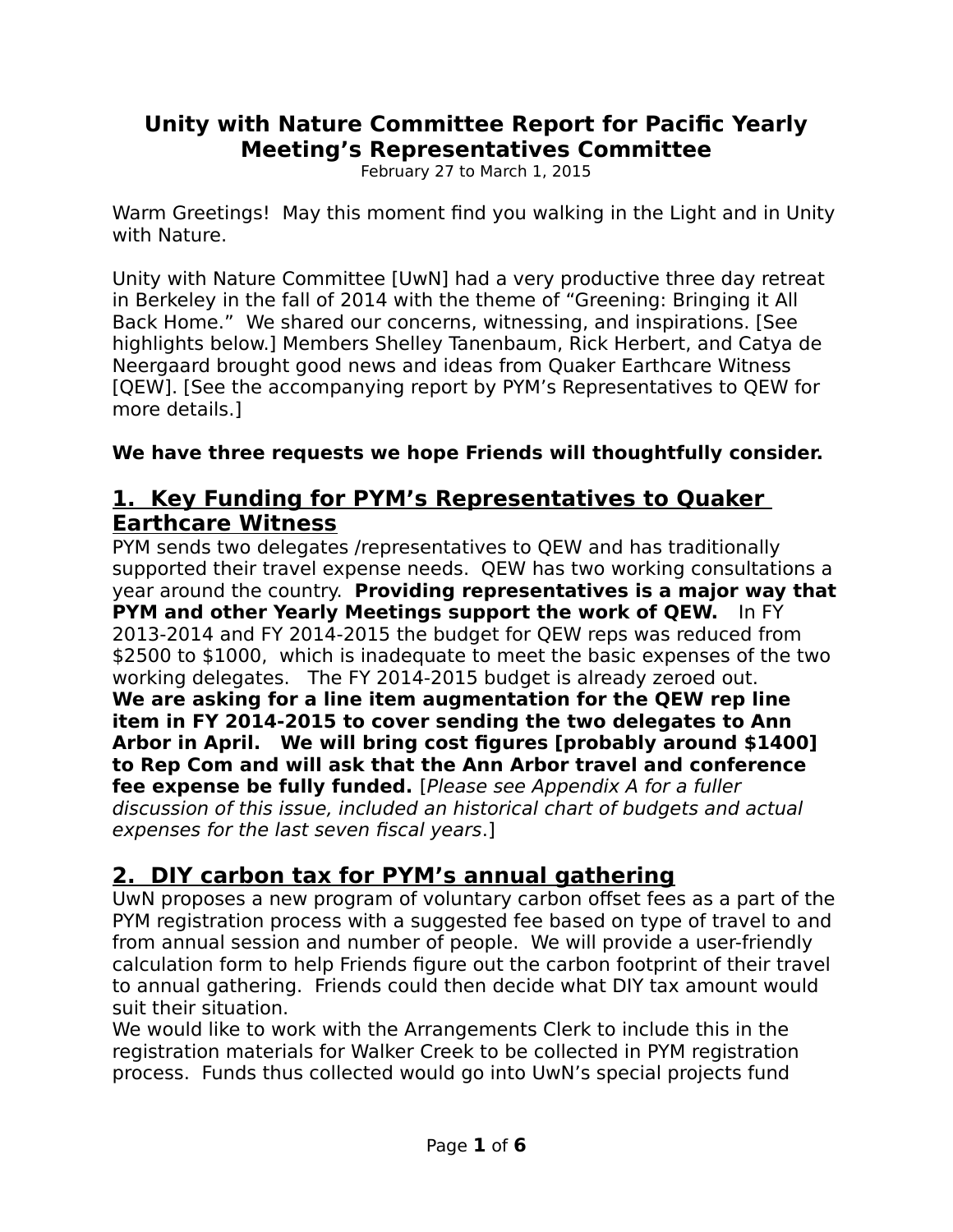(which is administered by PYM) for a variety of Earthcare projects such as UwN's mini-grant program.

# **3. Offering of a Simple Meal at Walker Creek**

Similarly, we hope that Friends will be inclined to again support this opportunity for awareness and thankfulness. A simple meal can also be nutritious and delicious. Monies that may be saved by simplicity can be donated to an Earthcare project, and we invite the Yearly Meeting to seek unity on the best destination.

# **Highlights of Unity from our October 2014 Retreat**

and Phone Conferences since Annual Session 2014

- 1. We came to unity to ask Jose Aguto, point person for environmental and earth care action for FCNL and a very inspiring speaker, to lead a workshop [IG] at PacYM 2015. In harmony with the Presiding Clerk, we are very happy that he will also be able to give a talk at a PacYM 2015 plenary.
- 2. Through our liaison with monthly meeting list, we are encouraging monthly meetings to consider a divestment minute. We sent information about fossil fuel divestment as a strategy to slow climate change, Strawberry Creek's divestment minute, and offers of educational materials and links related to divestment to our list.
- 3. We approved our proposed revision to our Charter from PacYM and shared it with nominating committee. Please see Appendix B.
- 4. We nominated Muriel Strand to the Earthlight Board.
- 5. We recommended interest groups to College Park Quarterly [CPQ] gatherings. For spring 2015 at Ben Lomond, we are proposing a workshop combining Non-Violent Communication with Earthcare queries about our embodied connection with the earth to be facilitated by Robin Keeler and Cedar Rose Selenite.
- 6. In addition to Jose Aguto, we are proposing for annual session 2015 an interest group on "*Greening the Meeting, Greening Our Lives: Sustainably Living the Earthcare Testimony*".
- 7. We gave a mini-grant of \$200 to Casa de los Amigos toward their brilliant rain catchment system.
- 8. We went thoroughly over our line items in the PacYM budget and brainstormed ways to fundraise for our projects. Among other initiatives, we will again be offering crafts for sale and the dime-a-gallon project at annual session 2015.
- 9. We are asking Finance Committee to fully fund the QEW Representatives line item in the proposed FY 2015-2016 budget and beyond. UwN is in a process of discernment about how much this should be.
- 10. We are seeking ways to further support green Friends and green Witnessing in Monthly Meetings. We are seasoning having a Green retreat, workshop and consultation for UwN liaisons and other interest Friends. Topics and activities might include slowing climate change, fracking, the fossil fuel divestment initiative, transitioning to a new global future, greening the meeting, permaculture, species and habit preservation and restoration, silent Worship in Unity with Nature, walking the land, experiential embodiment in and listening to nature, food justice, water justice, and eco-economic justice.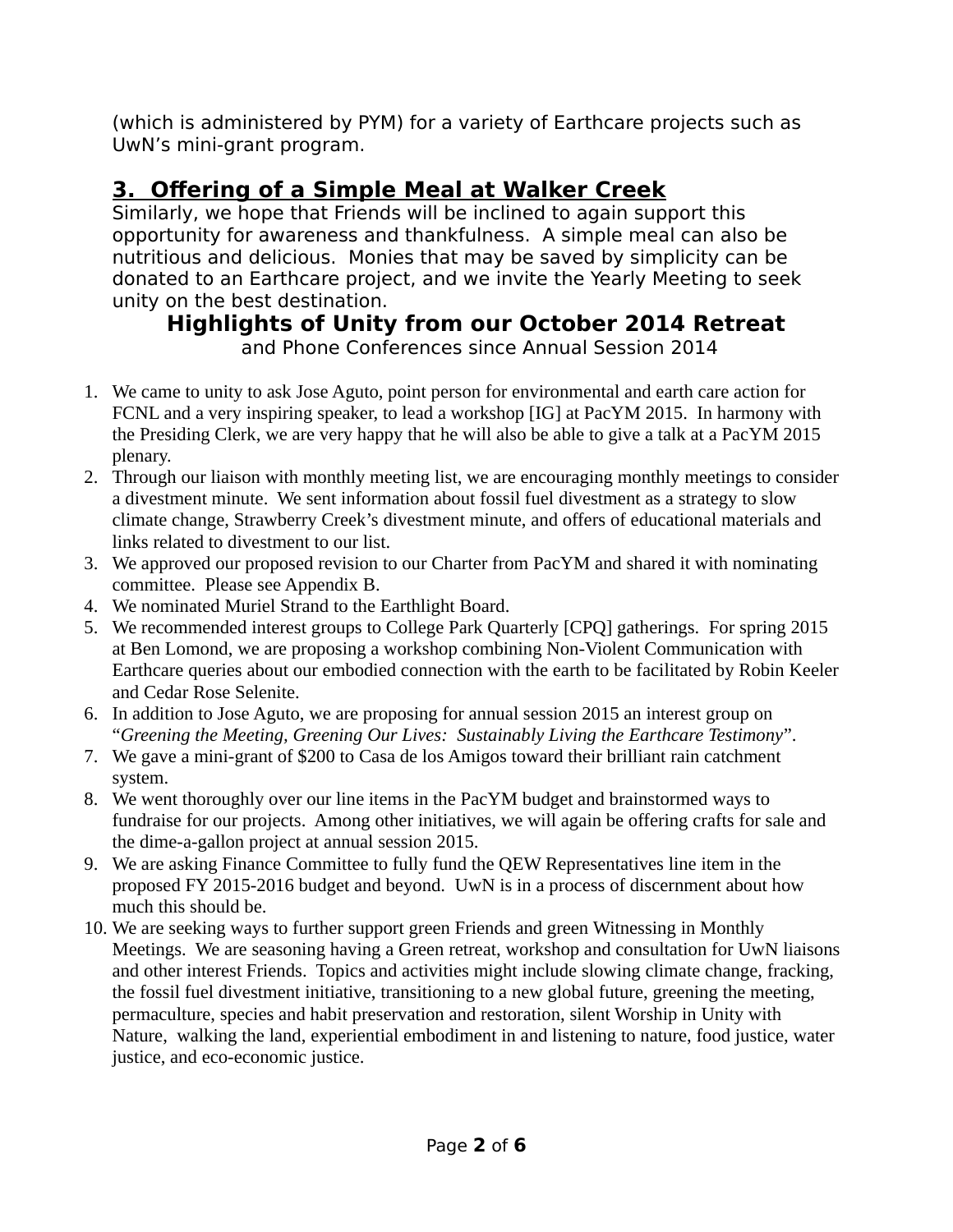You are invited and encouraged to talk to the members of Unity with Nature Committee with any questions or concerns: Shelley Tanenbaum and Rick Herbert from Strawberry Creek MM, Catya de Neergaard from Berkeley MM, Muriel Strand from Sacramento MM, Alice Rosenthal and Cody Lowry of Orange Grove MM, Meagan Malachite Fischer and Cedar Rose Selenite from Chico MM, with Friend of the committee, Joyce Pointe from Appleseed MM.

We would welcome new working members to UwN committee in this perilous epoch where the earth and all her life forms need our wise caretaking and Friends around the world are increasingly coming to Unity to help.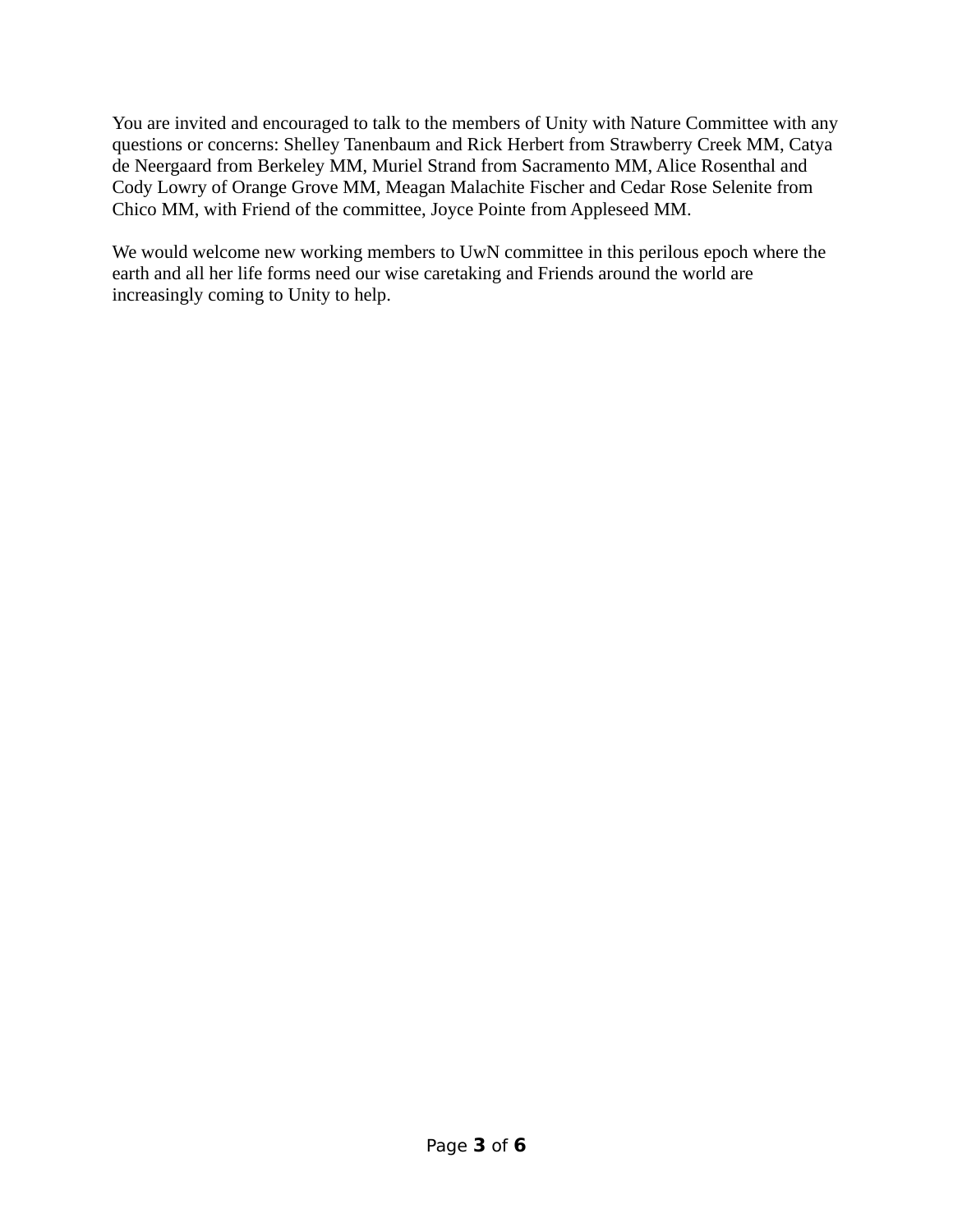~ *Submitted by Catya de Neergaard and Muriel Strand, co-clerks of UwN Committee* Appendix A:

## More Information about Unity with Nature Committee's Request for an Augmentation to the QEW line item for FY 2014-2015

"*Quaker Earthcare Witness (QEW) is a network of the Religious Society of Friends (Quakers) in North America and other like-minded people who are taking spirit-led action to address ecological and social crises from a spiritual perspective, emphasizing Quaker process and testimonies, including continuing revelation. QEW has grown over the last 25 years out of a deepening sense of spiritual connection with the natural world."* [www.quakerearthcare.org](http://www.quakerearthcare.org/)

As you may know, PYM's UwN Committee appoints two representatives / delegates from PYM to QEW. QEW has two in-person consultations a year. Both have working groups and standing committees which representatives are expected to join and participate in. Providing representatives is a major way that PYM and other Yearly Meetings support the work of QEW. QEW meetings are held in various locations around the country. The next two are in Ann Arbor in April and at our Ben Lomond Quaker Center in October. Due to various circumstances, the amount which had been regularly budgeted for the QEW reps under PYM's allocation has been substantially reduced to the point where Representatives' expenses are not met. In FY2013- 2014 the budget for QEW reps was reduced from \$2500 to \$1000, as you can see in the chart. This drop was sustained in the following fiscal year.

Circumstances probably include the fact that for a time, PYM's Rep to QEW was Shelley Tanenbaum, who has become the QEW General Secretary. As General Secretary, her travel expenses were paid by QEW, so the need for this support was temporarily reduced. Additionally, it is probable that historically one of the Reps donated her travel expenses to PYM, something not possible at this time, hence need is now greater. Also, new co-clerks were unaware of this trend, and so failed to clarify the history of, and need for, PYM support in this area. And of course, travel costs vary by time and location.

Therefore, UwN committee requests PYM's renewed support for the QEW representatives expenses of travel and conference fees. **We hope that Pacific Yearly Meeting will re-commit to supporting our representatives in attending the two yearly QEW steering committee meetings – including the April 2015 meeting in Ann Arbor, Michigan - without facing**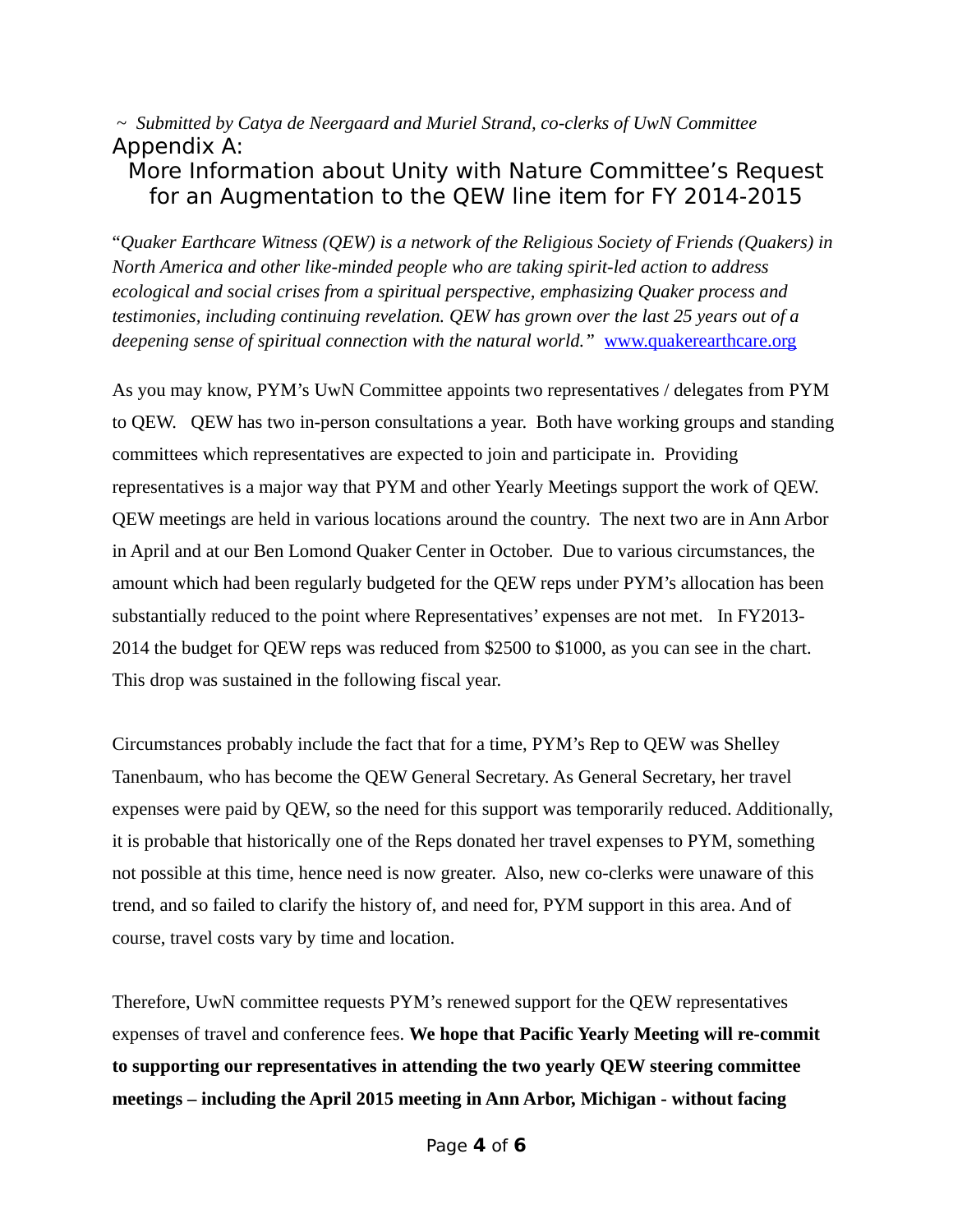**undue hardship.** We have begun fundraising in various arenas, but time is short.

PYM's current representatives to QEW, Rick Herbert and Catya de Neergaard, have taken on responsibilities within QEW that call for their participation at the April meeting. Rick is the new Representative from QEW to FCNL, and Catya is the new clerk of QEW's Spiritual Nurturance Committee.

To the best of our knowledge, UWN's budget history is as follows:

| <u>Fiscal Year</u> | <u>Budget</u> | <u>Expenditure</u> |
|--------------------|---------------|--------------------|
| 2008-2009          | \$1600        | \$558              |
| 2009-2010          | \$1600        | \$681              |
| 2010-2011          | \$1600        | \$1600             |
| 2011-2012          | \$2500        | \$1329             |
| 2012-2013          | \$2500        | \$1594             |
| 2013-2014          | \$1000        | \$1000             |
| 2014-2015          | \$1000        | $$1595*$           |

\* In addition to the budget, two gifts, one from the presiding clerk's discretionary fund of \$500 and one anonymously of 94.60 were used to send the two delegates to Pendle Hill for the fall 2014 Steering Committee meeting. There is nothing left in the FY 2014-2015 budget.

**We are asking for a line item augmentation for the QEW rep line item in FY 2014-2015 to cover sending the two Representatives to Ann Arbor in April. We will bring cost figures [probably around \$1400] to Rep Com and will ask that the Ann Arbor travel and conference fee expense be fully funded.**